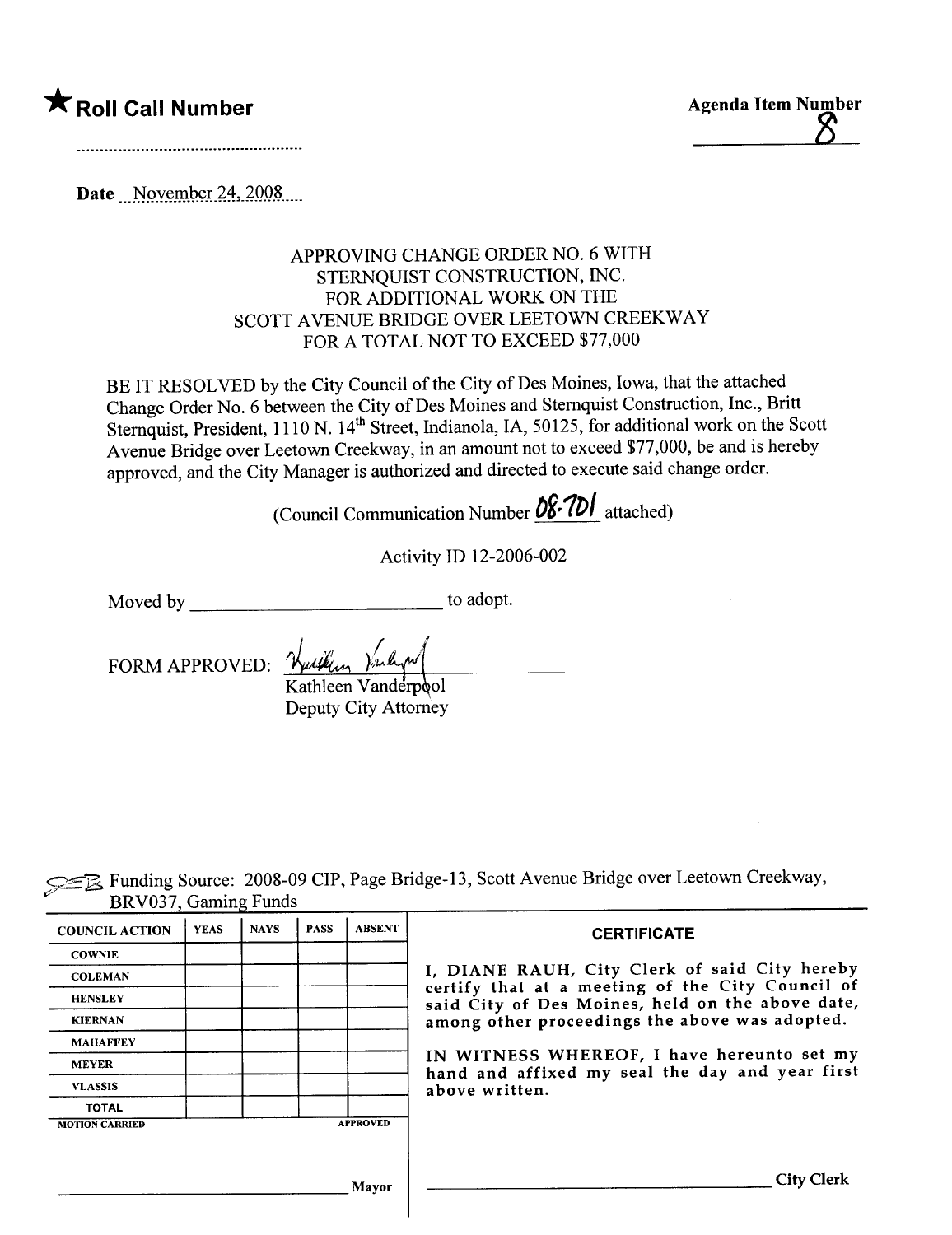# PROJECT SUMMARY

# Scott Avenue over Leetown Bridge Replace Activity ID 12-2006-002

#### Bridge Replacement

Tabulated below is a history of project change orders.

| Change         |                                                                                                                  | Initiated   |               |
|----------------|------------------------------------------------------------------------------------------------------------------|-------------|---------------|
| Order No.      | <b>Description</b>                                                                                               | By          | <b>Amount</b> |
| 1              | 4/9/2008                                                                                                         | Engineering | \$19,305.00   |
|                | Supply and Install 3 -4" UG Conduits.                                                                            |             |               |
| $\overline{2}$ | 5/7/2008                                                                                                         | Engineering | \$23,232.00   |
|                | Addition work related to the lowering the existing 8" water<br>main.                                             |             |               |
| 3              | 8/12/2008                                                                                                        | Engineering | \$19,834.00   |
|                | Sheet Pile In Lieu of Curtain Wall. Waste Concrete Due<br>to Flooding.                                           |             |               |
| 4              | 9/16/2008                                                                                                        | Engineering | \$4,500.00    |
|                | Equipment and operator costs to provide a temporay<br>surface to reopen Scott Avenue for Iowa State Fair traffic |             |               |
| 5              | 9/22/2008                                                                                                        | Engineering | \$12,320.00   |
|                | Excavate to locate and determine elevation of existing<br>Qwest duct for proposed bridge.                        |             |               |
| 6              |                                                                                                                  | Engineering | \$77,000.00   |
|                | Provide material and labor to repair 30" diameter sanitary<br>sewer trunk line.                                  |             |               |
|                | <b>Original Contract Amount</b>                                                                                  |             | \$473,632.74  |
|                | <b>Total Change Orders</b>                                                                                       |             | \$156,191.00  |
|                | <b>Percent of Change Orders to Original Contract</b>                                                             |             | 32.98%        |
|                | <b>Final Contract Amount</b>                                                                                     |             | \$629,823.74  |